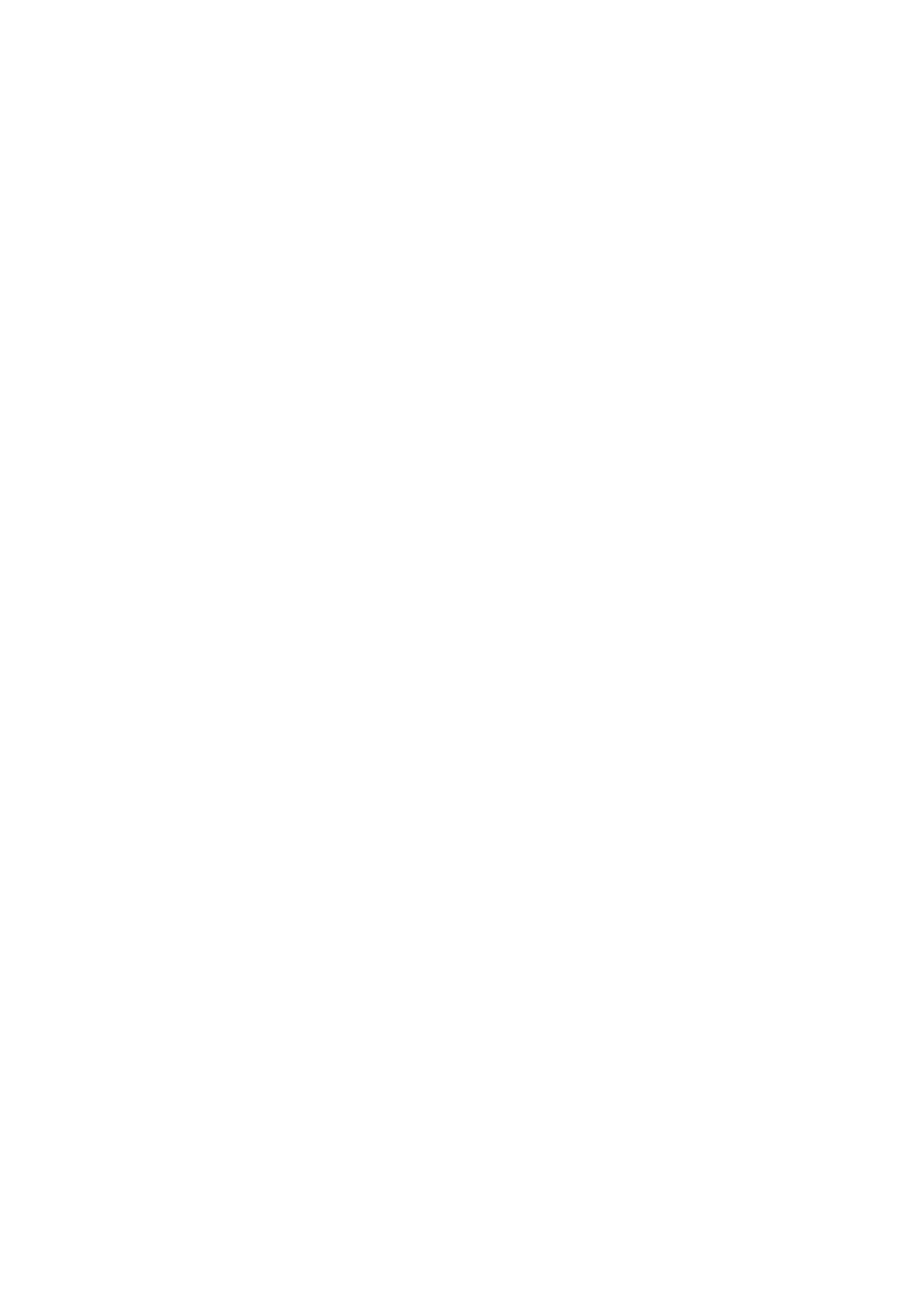# **Contents**

| C1. |  |
|-----|--|
|     |  |
|     |  |
| C2. |  |
|     |  |
|     |  |
|     |  |
|     |  |
|     |  |
|     |  |
|     |  |
|     |  |
|     |  |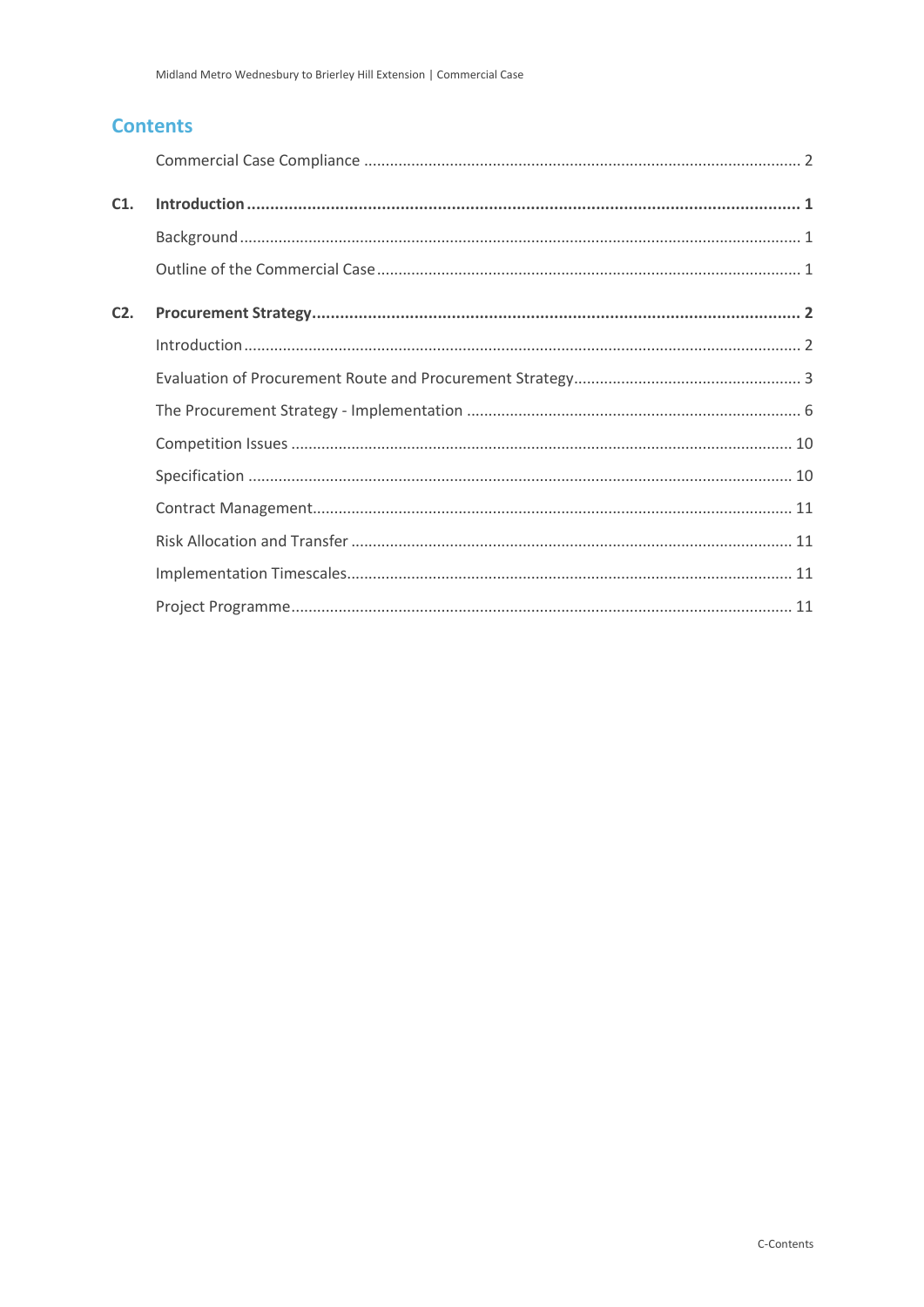# <span id="page-3-0"></span>**Commercial Case Compliance**

The table below, taken from the Department for Transport's guidance on its approach to making major investment decisions, *The Transport Business Case* (April 2011), demonstrates the Commercial Case's fit with requirements.

| <b>Element</b>                               | <b>Addressed in Commercial Case</b>                                      | <b>Section</b>                                             |
|----------------------------------------------|--------------------------------------------------------------------------|------------------------------------------------------------|
| Introduction                                 | Setting out approach to assess the<br>commercial viability of the scheme | Chapter C2, 'Evaluation of<br>Procurement Route'           |
| Output based specification                   | Scheme outputs                                                           | Chapter C2, 'Specification'                                |
| Procurement strategy                         | Approach to procurement options                                          | Chapter C2, 'The Procurement<br>Strategy - Implementation' |
| Sourcing options                             | Options for sourcing the provision of<br>services                        | Chapter C2, 'Evaluation of<br>Procurement Route'           |
| Payment mechanisms                           |                                                                          | Chapter C2, 'Evaluation of<br>Procurement Route'           |
| Pricing framework and charging<br>mechanisms | Proposed payment mechanism for<br>providers                              |                                                            |
| Risk allocations and transfer                | Risk management approach                                                 | Chapter C2, 'Risk Allocation and<br>Transfer'              |
| Contract length                              | Approach for contracts                                                   | Chapter C2, 'Evaluation of<br>Procurement Route'           |
| Human resource issues                        | <b>Implications for TUPE</b>                                             | Not applicable                                             |
| Contract management                          | Approach and timescales for contract<br>management                       | Chapter C2, 'Implementation<br>Timescales'                 |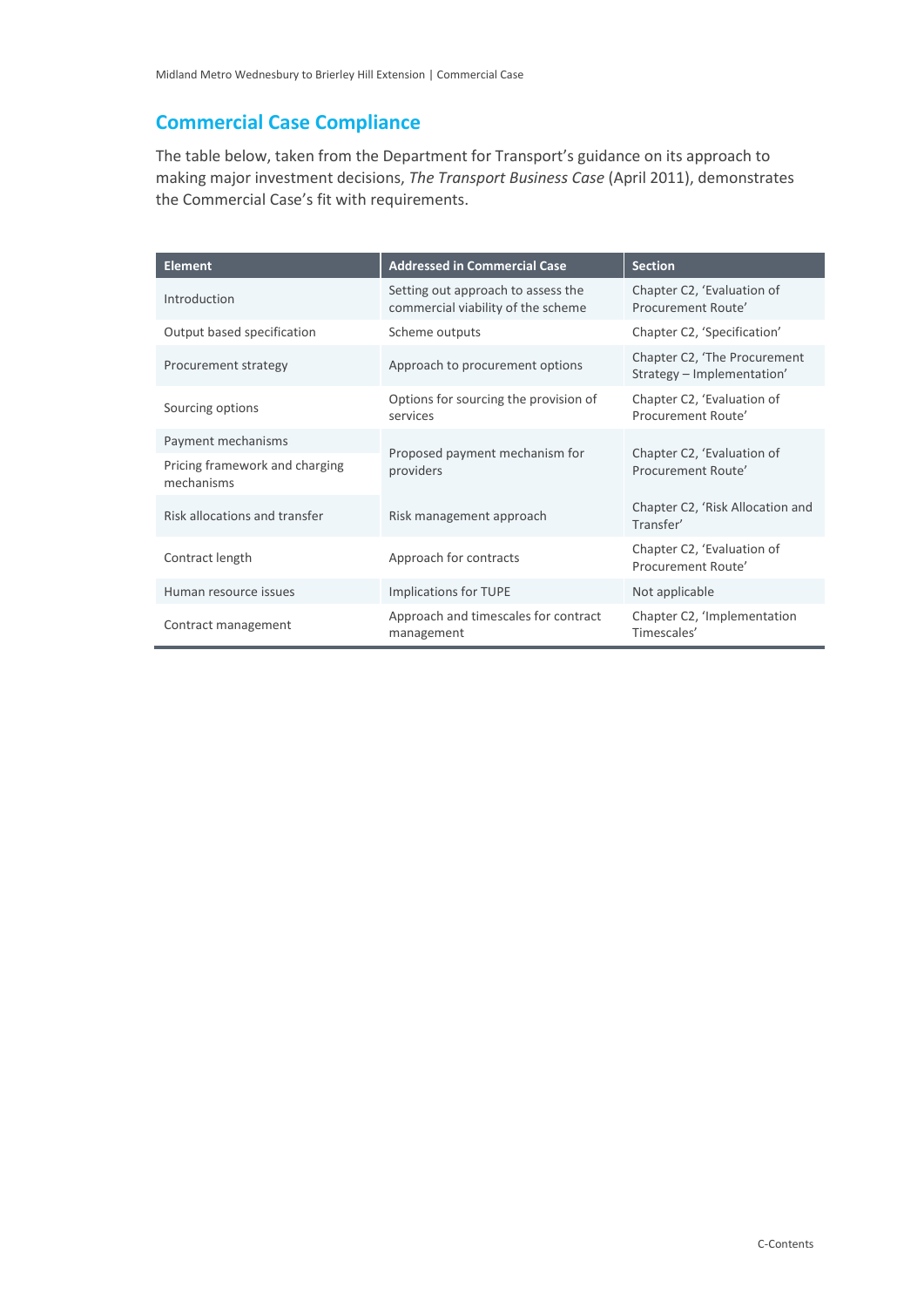# <span id="page-4-0"></span>C1. Introduction

# <span id="page-4-1"></span>**Background**

1.1 This Commercial Case has been developed in accordance with the DfT's Transport Business Case guidance. It presents the procurement strategy demonstrating that a robust process has been followed and arrangements are in place to deliver the Midland Metro extension from Wednesbury to Brierley Hill to time, cost and quality.

# <span id="page-4-2"></span>**Outline of the Commercial Case**

1.2 The elements that describe the case are set out in the following chapter.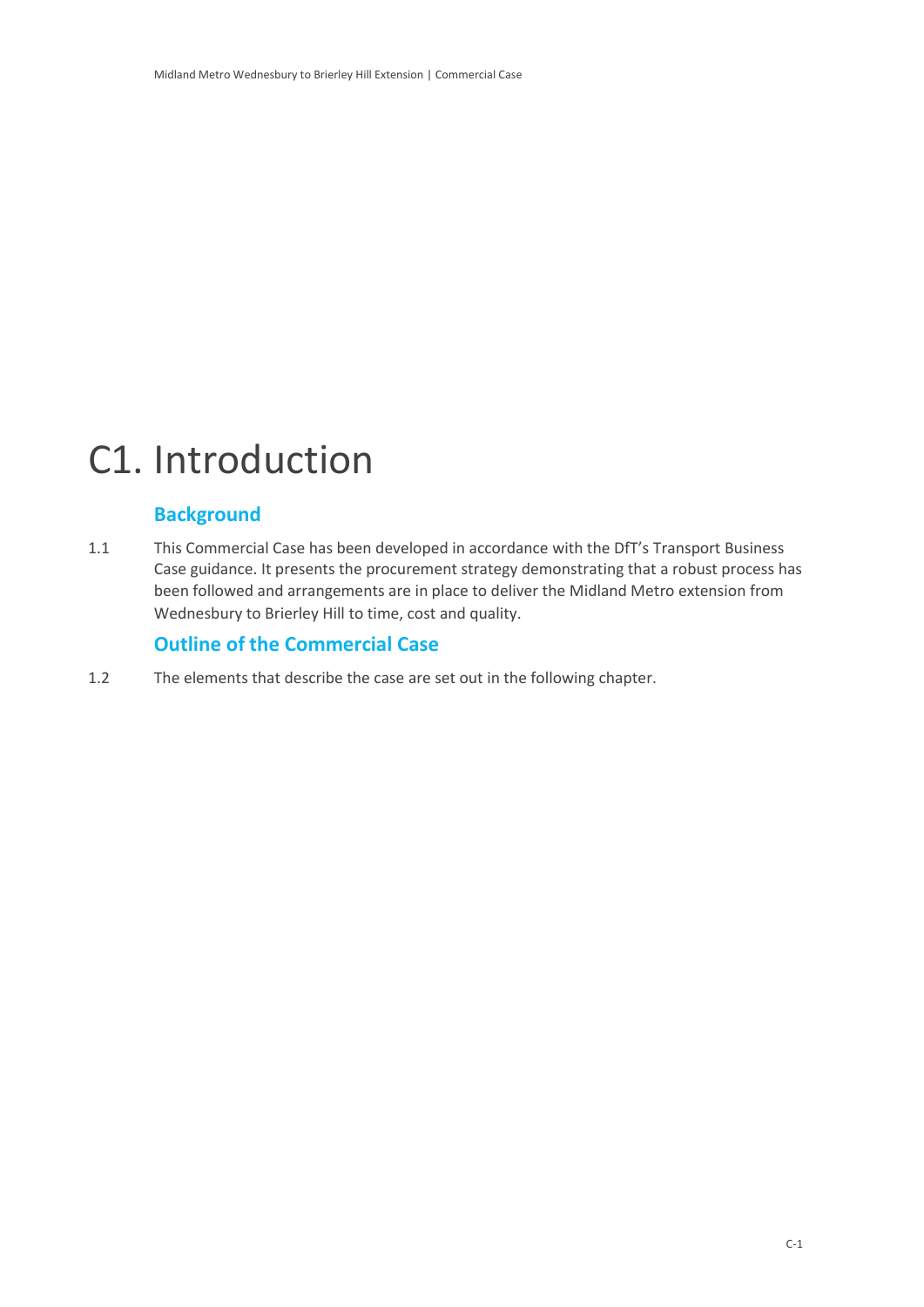# <span id="page-5-0"></span>C2. Procurement Strategy

# <span id="page-5-1"></span>**Introduction**

 $\overline{a}$ 

- 2.1 WMCA has recent experience in procurement of Midland Metro extensions with the Birmingham City Centre Extension and Fleet Replacement Programme, which included procurement of a 1.3km extension to Midland Metro, a Depot extension and a replacement tram fleet. Lessons learnt from those contracts have been fed through into the current phase.
- 2.2 The Midland Metro extension projects currently funded, or likely to be funded, together with major renewals, represent a significant investment of the order of £1 billion over the next 10 years. However, the civil engineering market has a number of clients also making significant investment in infrastructure, such as Highways England, Network Rail and HS2. Procurement of the Metro programme on a project by project basis in this environment will be very unlikely to attract the experienced major contractors who can deliver the value for money and timeliness through innovation that are required.
- 2.3 Therefore, in order to successfully deliver the design and implementation of these and any future schemes, and secure access to expertise required in an improving economy and very competitive construction market, it was recognised that there are very significant advantages in procuring the schemes as a single package, making them more attractive to the market and creating economies of scale.
- 2.4 In addition, WMCA is seeking to harness the power of new technologies and techniques in the light rail sector, following up the Department for Transport's initiatives outlined in "Green Light for Light Rail"<sup>1</sup> and its investment in the Low Impact Light Rail projects<sup>2</sup>.
- 2.5 WMCA therefore reviewed options for the contract form most appropriate to a programme of complex and technically challenging projects in a dense urban environment, seeking:-
	- The most appropriate procurement and contract strategy

<sup>1</sup> https://www.gov.uk/government/publications/green-light-for-light-rail

<sup>2</sup> http://www.uktram.co.uk/innovations-new-technologies/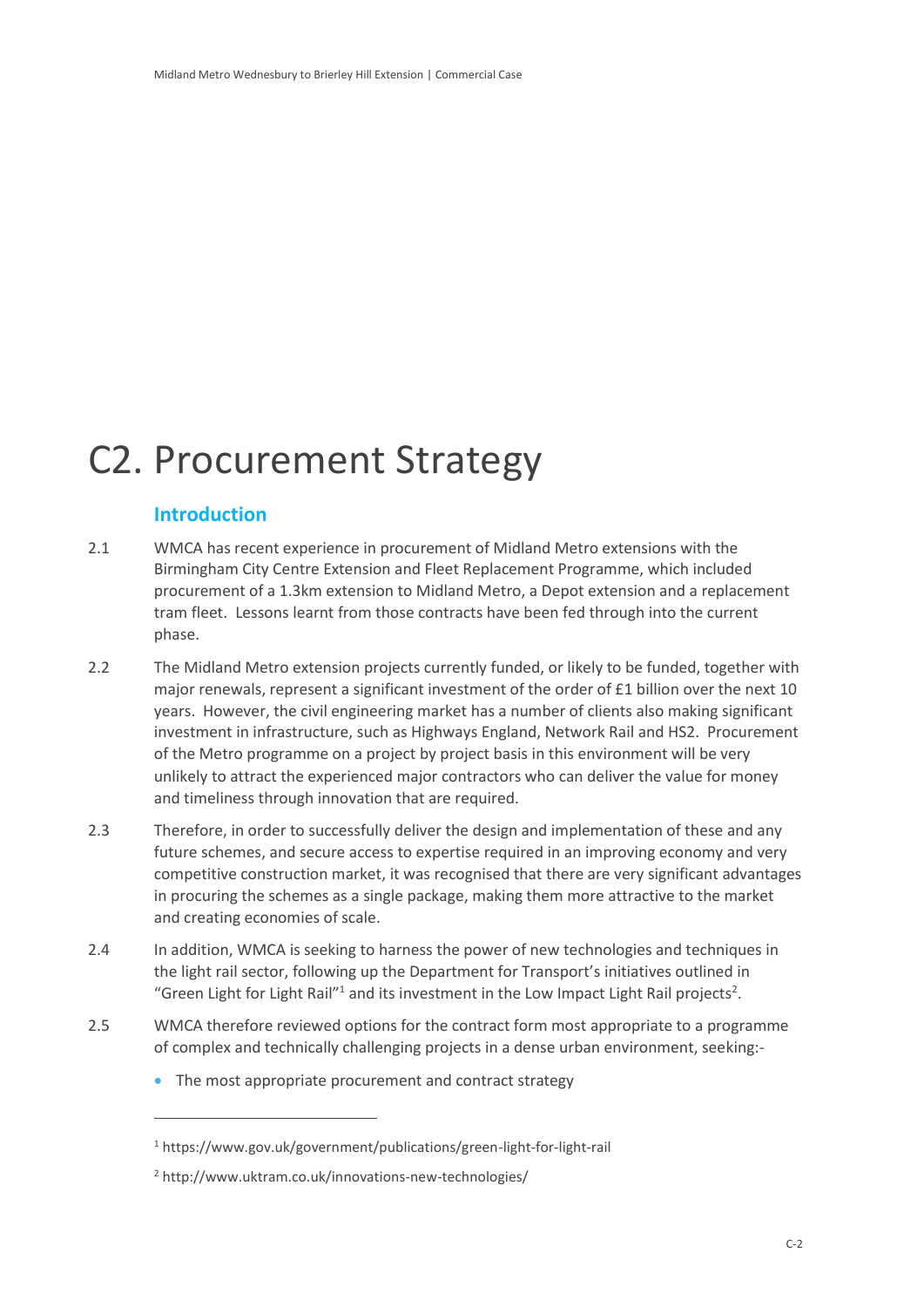- Robust risk and cost management
- Operator/maintainer involvement in design and construction
- Adoption of a strong partnering ethos in delivery
- Drivers for innovation over the programme duration
- 2.6 Further detail is provided below, along with the approach adopted to successfully deliver the above objectives.

### <span id="page-6-0"></span>**Evaluation of Procurement Route and Procurement Strategy**

- 2.7 The procurement of the Birmingham City Centre Extension was undertaken via a market standard NEC design and build contract with a structured longer retention/ defects liability period to ensure the supplier delivers high quality performance. The competition saw good levels of interest from the market, albeit without some of the larger contractors, and Centro was able to take four contractors to the invitation to negotiate stage, thus ensuring that good value for money was obtained in the procurement.
- 2.8 The construction contract for the Birmingham Wednesbury to Brierley Hill Extension will be procured within the context of a number of Midland Metro extension projects being brought forward in a growing expansion programme. Following the Government's decision in 2013 to devolve major project funding for transport to Local Transport Bodies and the subsequent Growth Deal and West Midlands Devolution Deal allocations, work has been on-going to develop future routes for the Midland Metro system and funding is either in place or expected to be in place to deliver the following extensions:-
	- This Wednesbury to Brierley Hill Extension, and
	- Edgbaston Extension (Grand Central to Edgbaston)
	- Wolverhampton City Centre Extension (Pipers Row to Railway Station)
	- Birmingham Eastside Extension (to link with HS2 station at Curzon Street, extending further to Digbeth)
	- East Birmingham Solihull Tramway
- 2.9 In respect of previous projects, contractors have been procured through OJEU compliant processes on a project by project basis. The more positive expected funding position led WMCA to reconsider its strategy relating to the preparation and tender of such projects.
- 2.10 This review considered a number of different contracting strategies:-
	- Client design construct only
	- Design & Build
	- Management Contracting
	- Design Build Fund and Operate
	- Prime Contracting
	- Alliancing
- 2.11 Learning from the successful experience of clients such as Highways England, Network Rail and water companies such as Anglian Water, Alliancing was found to be the most appropriate model supporting the delivery of Value for Money through a collaborative approach. Project Alliancing was first used by BP for the North Sea Andrew Field in the 1990's, the project was delivered 6 months ahead of schedule for an actual cost £290m against an initial target of £450m.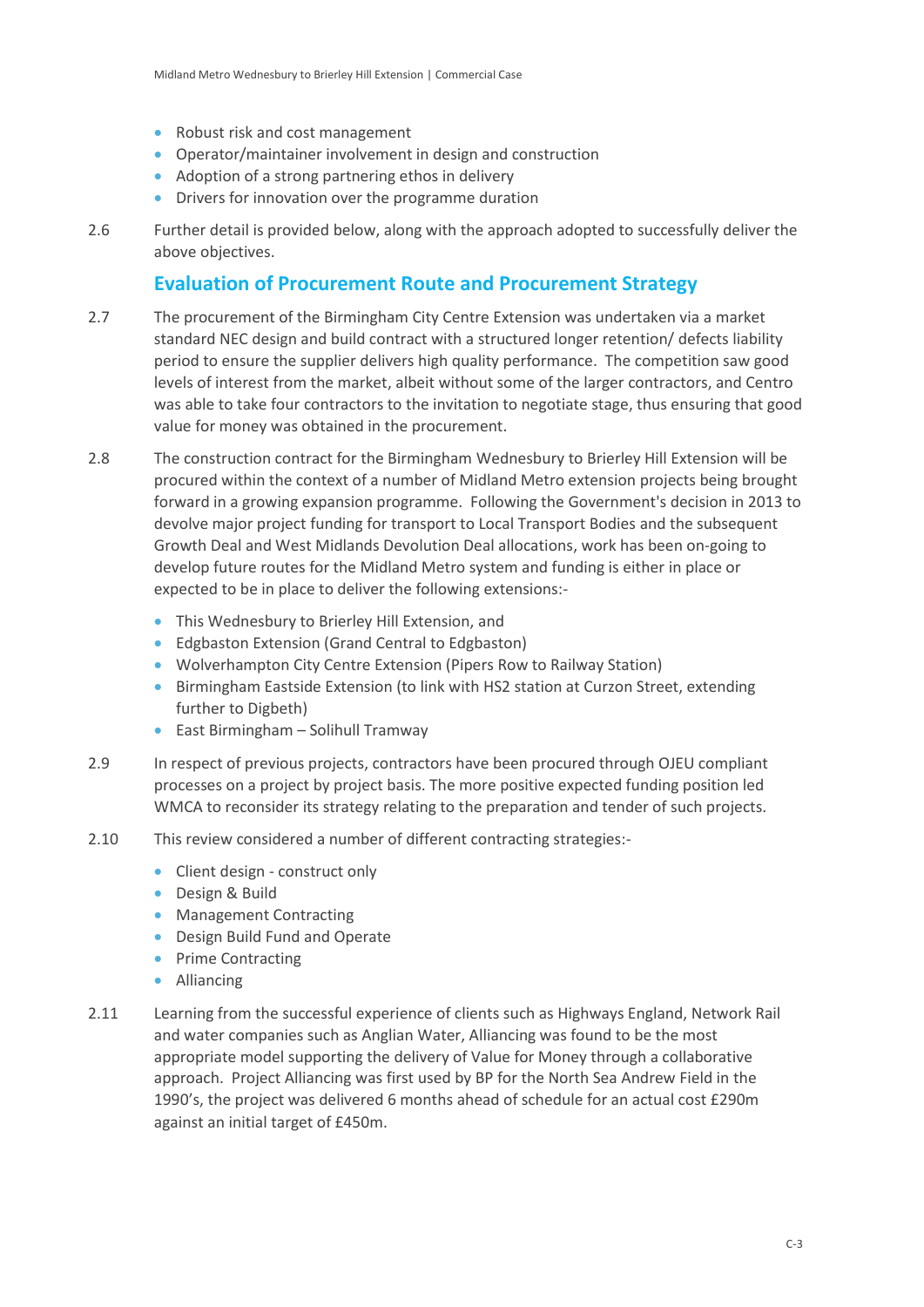- 2.12 WMCA has since undertaken a rigorous selection process and let an alliance contract with a single contractor and design consortium for a period of up to 10 years for the Midland Metro extensions work.
- 2.13 In this "Midland Metro Alliance" the designer, contractor and WMCA are working as an integrated team to develop and deliver the programme under a contractual framework where their commercial interests align with actual project outcomes.

#### **What is Alliancing?**

- 2.14 Alliancing is a form of relationship contracting often used for complex projects or programmes which require speed of delivery and cost certainty. Pure Alliances include the owner, designer and contractor as alliance members who collectively seek outstanding outcomes through an integrated team, characterized by aligned goals, innovative thinking and collaborative behaviours.
- 2.15 This is reinforced through a commercial framework set up to create win-win outcomes by aligning the commercial interests of constructors and designers with the owner's project objectives, with risk collectively assumed by all participants and rewards determined by collective performance and results (KPIs/KRAs).

#### **Essential Features of a Pure Alliance**

- 2.16 In the Alliance, WMCA, the Designer and the Contractor are working as a single integrated team to develop and deliver the programme of works collaboratively under a single Programme Alliance Agreement (PAA) with the interests of all the parties aligned. The Alliance will:
	- promote collaborative behaviours commensurate with a best for project approach;
	- assume collective ownership for performance in programme and project delivery;
	- take collective responsibility of all programme and project risks & opportunities;
	- and has agreed a commercial model that provides for a Pain share and Gain share mechanism



**Pure Alliance Operating Model**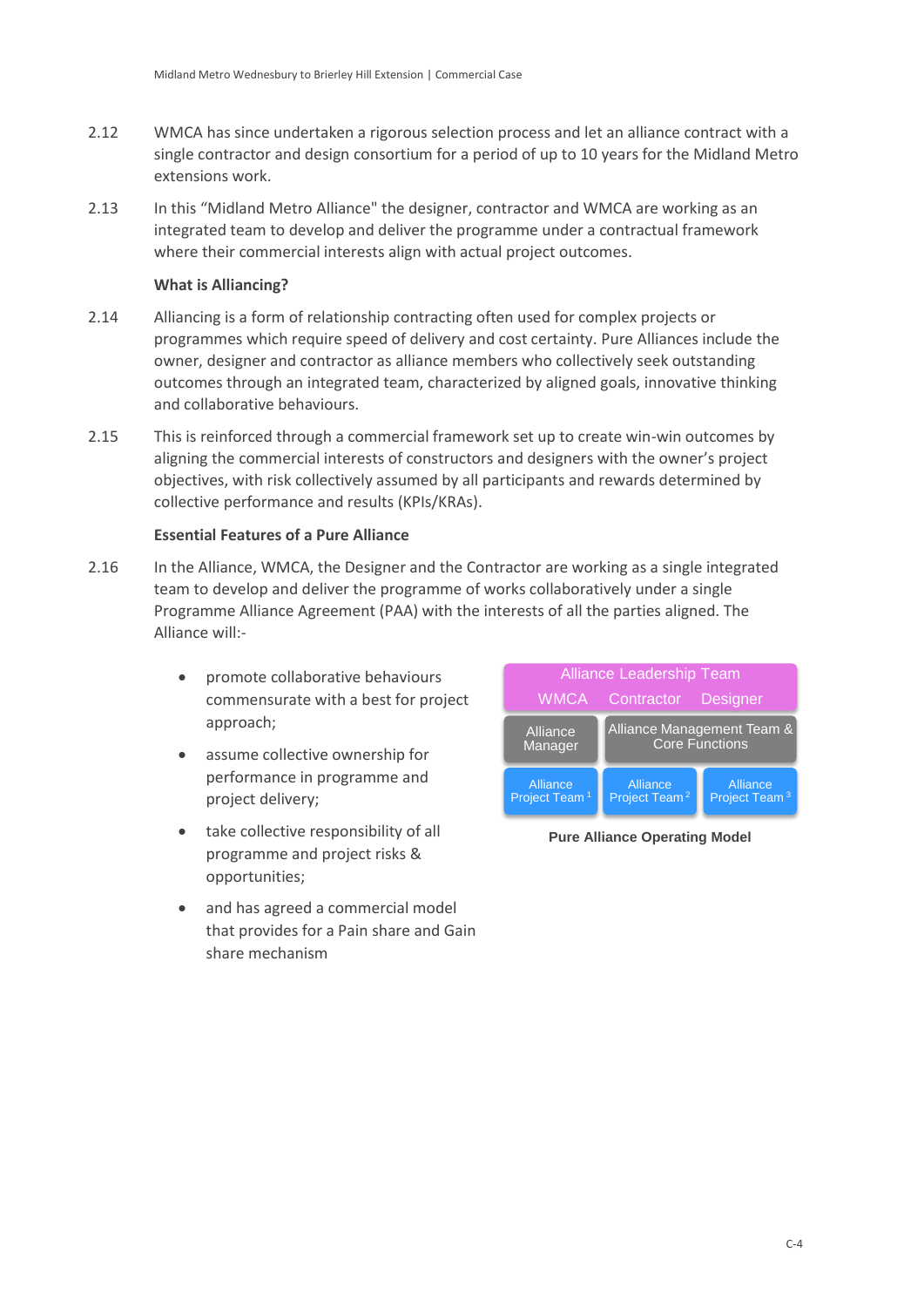- 2.17 The programme is governed by the Alliance Leadership team comprising senior representation from all the Alliance members, and where all members have an equal say. Day to day management of the programme is by a seamless integrated management team where all members are assigned to the team on a best-for-project basis whilst the parties agree to resolve issues within the alliance with no recourse to litigation.
- 2.18 The remit of the Alliance is to design and deliver all Metro extensions over the next 5 year period (subject to WMCA approval of each scheme budget at key stages), with a guarantee to extend for a further 5 years subject to satisfactory performance.

#### **Programme Alliance Agreement**

- 2.19 Unlike traditional forms of construction contract which seek to defend positions, the PAA is very different insofar as it is principle based, placing obligations on the parties to act in good faith and committing to Best for Project decision making on the basis that this will deliver the best outcome for all parties.
- 2.20 Other key features of the PAA include shared risk, no claim, no blame and creating a collaborative, self-governing environment in which a high performing, innovative team will thrive. The consequences of failure are dealt with through the commercial model. Owner's rights are reserved to exceptional circumstances i.e. changes in law, breaches in statutory duty and wilful neglect.

#### **Commercial Model**

- 2.21 The commercial model works in tandem with the PAA, linking the commercial interests of all the parties to best-for-project outcomes, encouraging all the participants to work as an integrated team to identify and mitigate / eliminate risk and innovate to achieve outstanding results. The commercial model addresses development of target costs for each project on an open book basis, compensation of the Non Owner participants, manages change, sharing of pain /gain, key results areas (KRA's), and programme wide insurances:-
	- Target costs are developed jointly on an open book basis and include reasonable estimates of the actual costs to deliver the works including owners direct costs, design costs, construction costs, contingencies and non-owner participants' fee (overhead and profit);
	- As the members collectively assume all risks, scope variations under the Alliance are limited to material change where the client has for instance requested an extra facility that could not have been contemplated at the outset;
	- Sharing of pain gain is be limited to the non-owner participants' fee ensuring all parties are equitably incentivized to perform beyond the expectation of the target cost;
	- Key Results Areas are developed to incentivize participant performance in areas critical to the project; and
	- Project insurance is an essential element of the Alliancing form of contracting. Under Pure Alliancing, as no liability arises between the parties, normal insurances cannot be triggered and therefore cannot be called upon to protect the partners against internal claims. This is overcome by WMCA taking out an all-encompassing project insurance policy.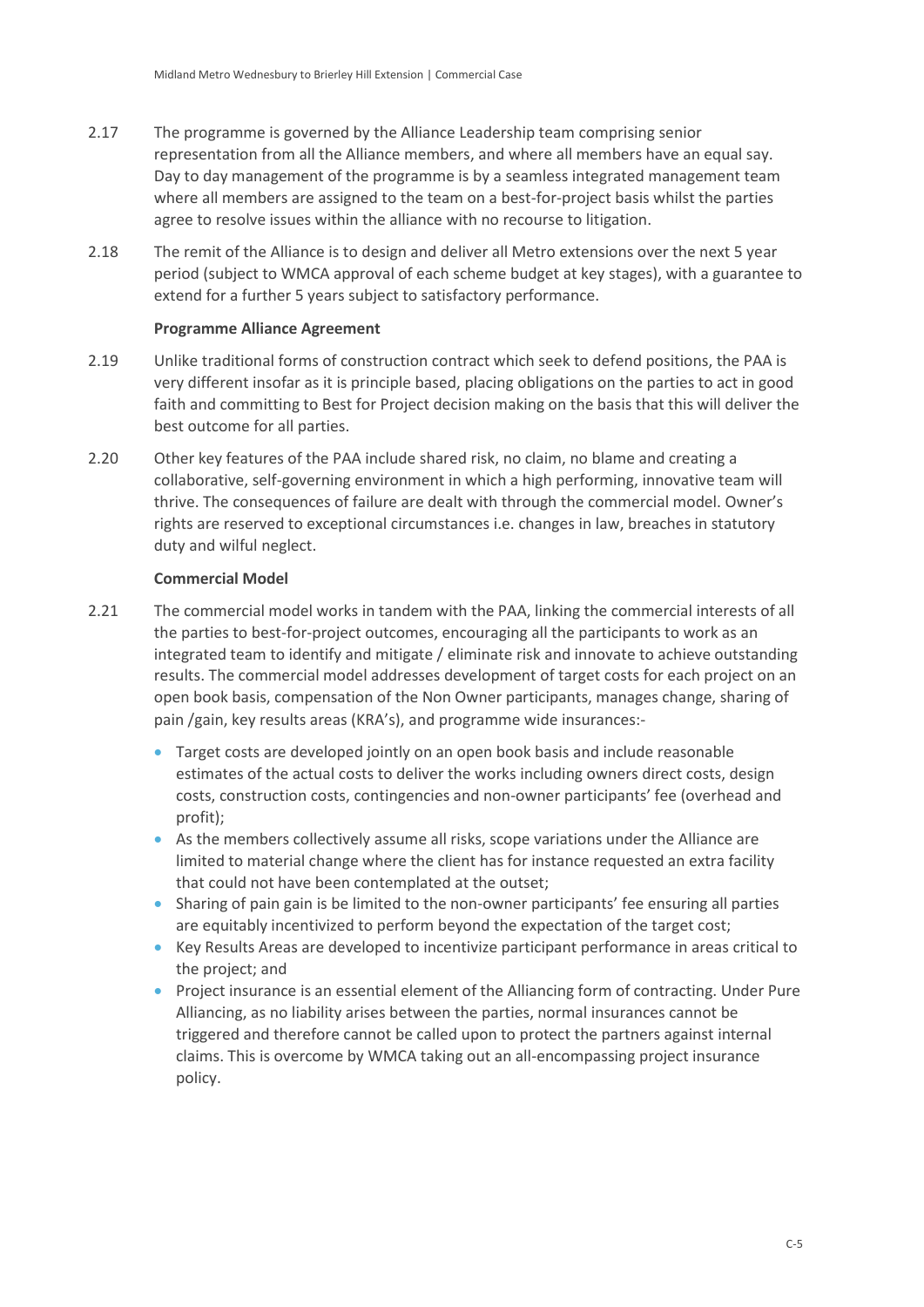#### **Key Benefits**

- 2.22 Outstanding project outcomes achieved by past Pure Alliances include on-time or early completion even on the most challenging projects; optimum out-turn costs; more effective stakeholder management; and potential for improved returns for non-owner participants.
- 2.23 Under traditional forms of contract, responsibilities and risk are allocated to different parties with commercial and/or legal consequences for the individual parties where they fail to manage their risks or properly discharge their contractual/legal obligations. Under the alliance the participants:-
	- Assume collective responsibility for delivering the project
	- Take collective ownership of all risks (and opportunities) associated with the delivery of the project
	- Share in the "pain" or "gain" depending on how actual project outcomes compare with the pre-agreed targets that they have jointly committed to achieve.
- 2.24 This provides for:-
	- Active management of the project in all respects, as opposed to 'reactive' management when problems arise
	- Reduced costs and project durations and improved quality of deliverables through early contractor involvement
	- Continuous and maximised input from the participants
	- Collaborative relationship with mutual trust and shared ownership of risks/problems through the life of a project
	- Value for money developed over a series of projects with continuous improvement over time
	- Single cohesive team without any of 'us and them' attitudes
	- Clear understanding of the purpose/mission of the alliance

## <span id="page-9-0"></span>**The Procurement Strategy - Implementation**

#### **Legal Issues**

- 2.25 Prior to the changes introduced at the end of April 2016, which covered all the procurement processes set out below, the procurement of works, goods or services by WMCA in relation to the Midland Metro Network is regulated by the Utilities Contracts Regulations 2006 and not the Public Contracts Regulations 2006. This is by virtue of WMCA being listed as a utility in Schedule 1 of the Utilities Contracts Regulations 2006 in connection with the activity of providing or operating both railways and tramways and the provisions of Regulations 5(1) of the Utilities Contracts Regulations and 6(1)(a) of the Public Contracts Regulations. In accordance with Regulation 14 of the Utilities Contracts Regulations WMCA may choose either the open procedure, the restricted procedure or the negotiated procedure for the award of contracts in relation to the Midland Metro Network. There are no applicable restrictions on choosing the negotiated procedure under those Regulations and the competitive dialogue procedure is not one of the available options.
- 2.26 Accordingly, and in view of the prohibition on any post bid negotiation with bidders under the open or restricted procedures (which would be problematic given the relative complexity of the proposed contracts and the interface issues arising), WMCA used a structured negotiated process in letting the PAA. This involved the formal submission of bids and, potentially, best and final offers following a period of negotiation. Notwithstanding the use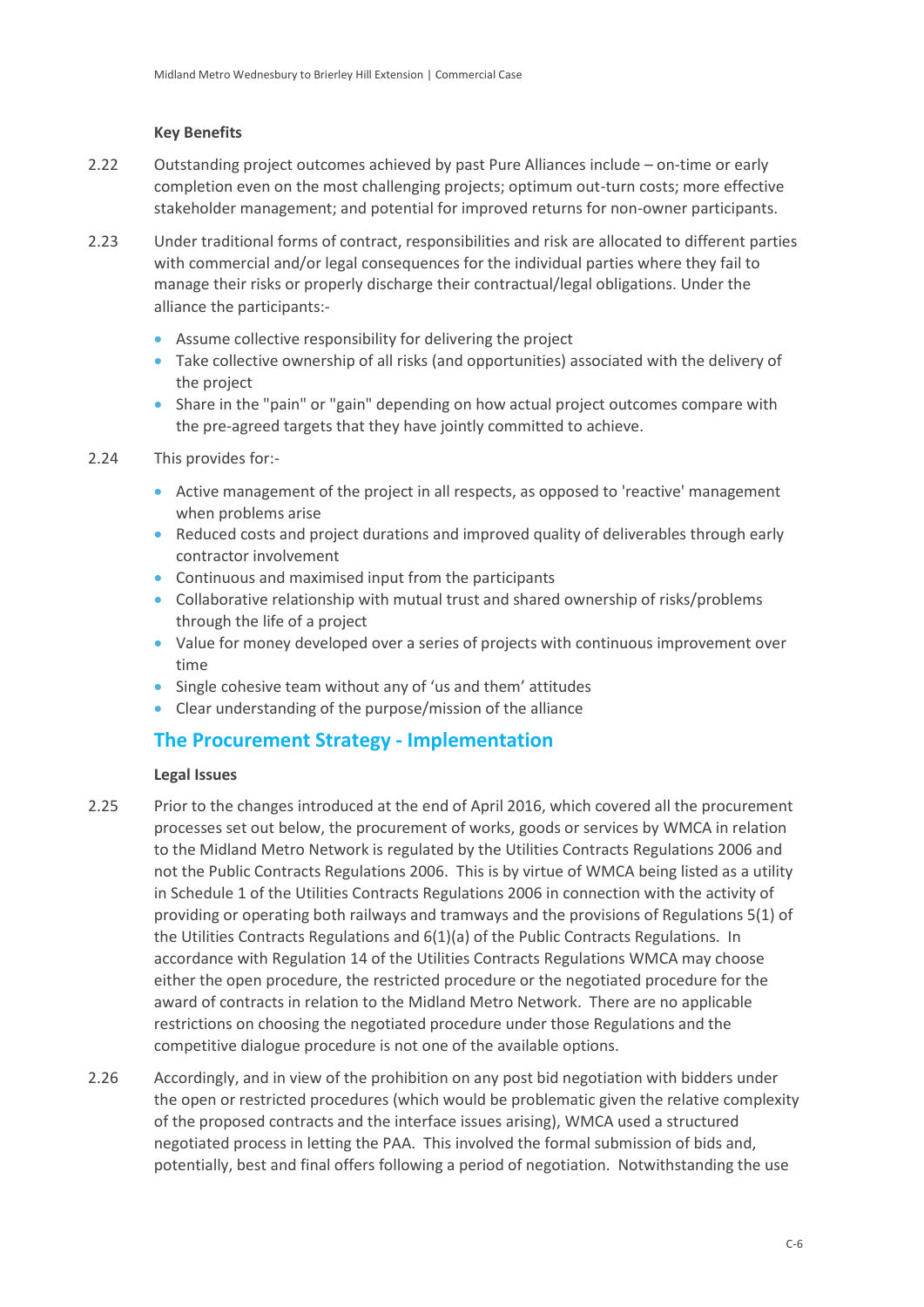of the negotiated process, competitive tension was maintained until all commercially significant aspects of the winning bidder's bid were agreed and documented. In particular, WMCA recognises that, even though the negotiated process is to be used, it would not be lawful to agree substantive changes to contractual risk allocation or other commercially significant changes once a single preferred bidder had been selected.

#### **Operator and Input to design/construction**

- 2.27 Midland Metro Line 1 was procured as a concession on a turnkey Design, Build, Maintain and Operate basis. The contract reflected a Private Finance Initiative format though the majority of the finance was provided by Centro. Maintenance and Operational costs are borne by the concessionaire who also retains all fares and advertising revenues.
- 2.28 The 23 year Concession was awarded to Altram LRT Ltd in August 1995 and the system opened to the public in May 1999. Altram subcontracted the Design & Build and Operate & Maintain elements to a Laing/Ansaldo Joint Venture and West Midlands Travel Ltd (Trading as Travel Midland Metro) respectively. In 2005 West Midlands Travel Ltd acquired 100% control of Altram. West Midlands Travel Ltd is part of the National Express group, and the operating arm is branded as National Express Midland Metro (NXMM).
- 2.29 The Altram concession did not envisage the current circumstances in relation to its provisions for termination, although it did provide for liaison and co-operation on proposals for extensions, and therefore WMCA entered into a separate Deed with Altram and National Express to cover the design, testing, commissioning and initial operation of the expanded network, with additional profits arising from the extensions being shared by WMCA.
- 2.30 This provided continuity of operation through the early construction period of BCCE and ensured that the highly-experienced NXMM team was retained with a clear focus on delivering the BCCE project before the end of the current concession in October 2018.
- 2.31 On 17 March 2017 the WMCA Board approved that the operation of Midland Metro will be brought back in house following the expiry of the current concession. Under TUPE legislation, the NXMM team will be therefore be retained and will be closely involved in the designs for the Wednesbury to Brierley Hill Extension project. This process has been enhanced by NXMM's recruitment of a Projects Interface Manager with a wealth of experience from implementation of Manchester and Nottingham tram extensions, Carl Williams, whose role is to provide operator support, input and co-ordination to all Alliance activities. This role:-
	- Coordinates formal Change Management activities to support network enhancements, including liaison with stakeholders, authorities and regulators.
	- Ensures that the Operator's safety assurance and Safety Verification requirements relating to the Metro enhancement programme arising under the ROGS regulations are identified and discharged
	- Supports WMCA and the Alliance in developing a strategic operational model and a longterm development plan that optimises operational performance, operating and maintenance costs.
	- Champions an 'alliance culture' throughout both NXMM and Alliance teams.
	- Ensure that all interfaces between the WMCA expansion programme and the operational network are identified and arrangements are in place to allow works to be undertaken with minimal impact upon the customer.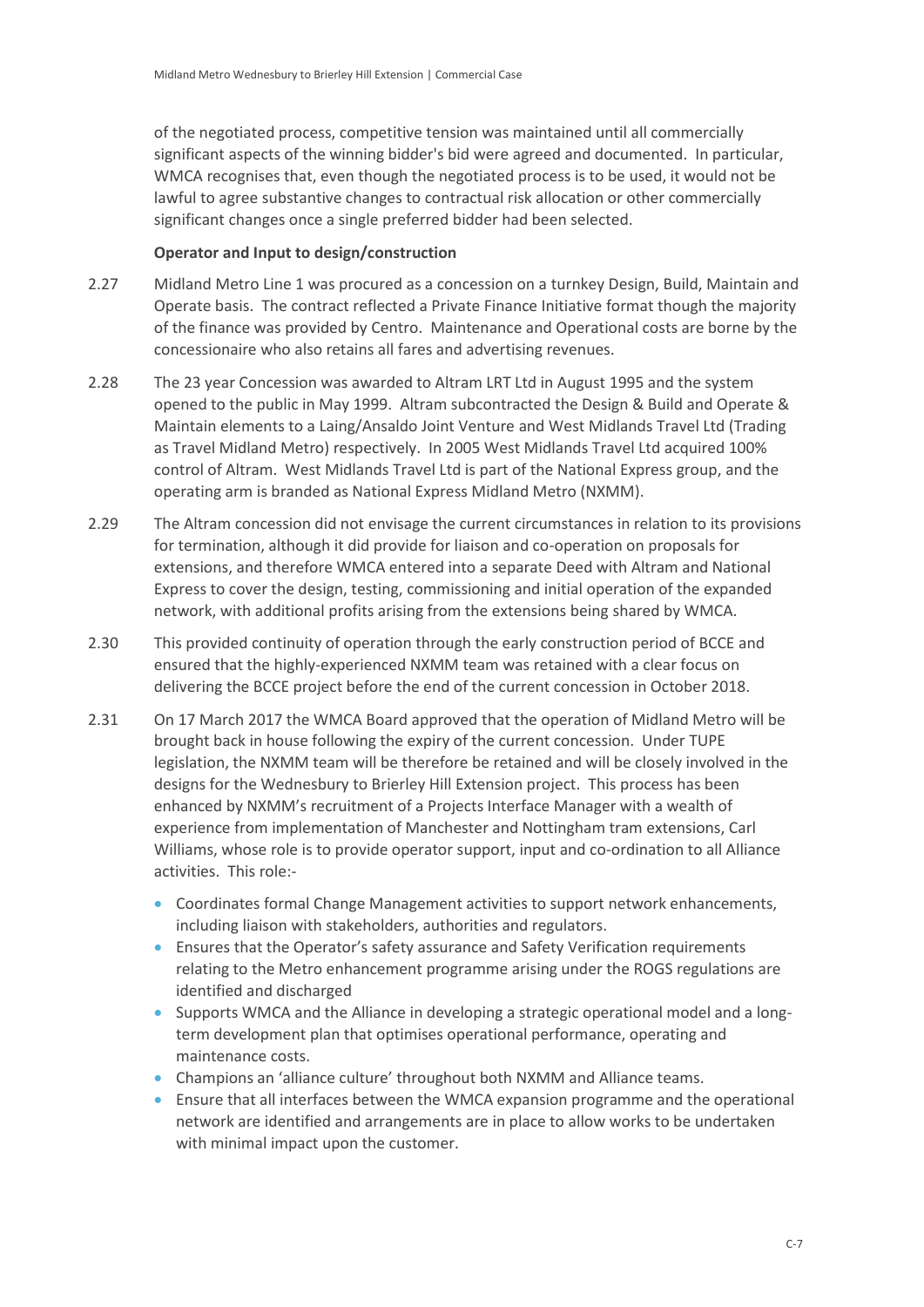- Negotiates and agrees with the Alliance, funding and resources necessary to enable NXMM to meet its commitments to delivery of the metro expansion programme.
- 2.32 NXMM is running Line 1 at high levels of reliability, measured on a kilometres run basis, and has an intimate knowledge of the infrastructure, the existing and new trams and the travel characteristics of the public in the Metro corridor. Their expertise has been and will continue to be utilised in the development of the project, for example, in determining the appropriate track layout to provide robust operational capability in the event of incidents on either the highway and former railway sections and the efficient operation of the services via the turnbacks to be provided along the line.

#### **Trams**

- 2.33 Under the tram supply contract with CAF procured under the Birmingham City Centre and Fleet Replacement Programme, WMCA has already procured the 21 trams required to operate the Edgbaston extension. This order already includes the 2 additional vehicles required to operate to Grand Central. All 21 trams have been delivered and accepted into service. WMCA has also placed orders for the retrofit of battery equipment to the vehicles to enable "catenary free operation" along sections of the route, within contract options.
- 2.34 A programme for the retrofit operation has been developed and agreed with CAF, with the majority of the battery retrofits taking place at Wednesbury. The first of the trams to be retrofitted was sent back to Spain in January 2017 and is undergoing retrofit and prototype tests prior to being sent back to Wednesbury in September 2017. The retrofit works for the remaining 20 trams will commence in December 2017 with the final retrofit being completed in January 2019.
- 2.35 The first "wire-free ready" tram will be tested and commissioned and accepted by December 2017. The final tram will be accepted by March 2019, which enables trams to be available for testing and commissioning of the first phase of the Edgbaston extension to Centenary Square and operation of that phase with testing and commissioning of the whole extension in accordance with the delivery schedule. The retrofit can be undertaken without impacting on Line 1 / BCCE service levels. All of the trams need to be retrofitted to allow them to serve the Edgbaston extension as the route is free of overhead wires in key locations.
- 2.36 A "third-generation" tram fleet will be required to be procured to serve the Eastside, Wednesbury to Brierley Hill and East Birmingham projects. This procurement is planned as part of the schedule for the project, with tram supply options within an overall contract being timed to supply tested and commissioned trams in time to undertake testing and commissioning of this extension. WMCA will use the "second-generation" tram procurement documentation, incorporating lessons learned from that procurement, to develop the contract, tender documents and specification for the new contract.

#### **Infrastructure**

2.37 The Midland Metro Alliance has begun outline design work for the Wednesbury to Brierley Hill Extension. The work is currently focussing on site clearance (de-vegetation, initial treatment of Japanese Knotweed and Himalayan Balsam), surveys (topographical, structures, drainage and environmental) and the track alignment. An operation study will define the principles for different operating modes ; normal (track layout, timetables, fleet size, safe separation of trams running on-street and off-street), degraded (fall-back services) and emergency (evacuation). This will be important if the former railway corridor is reopened in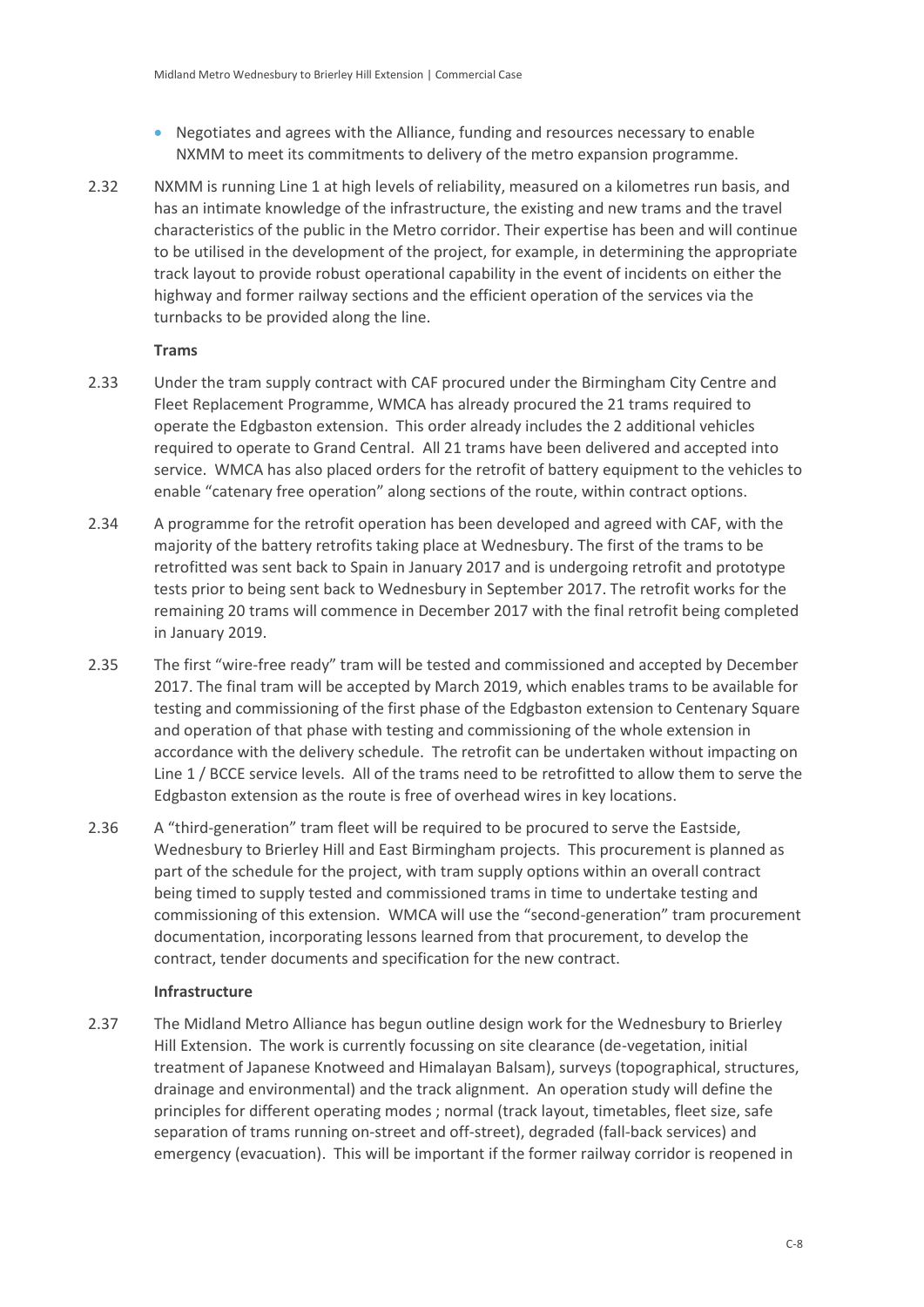future to rail freight traffic, through a track sharing arrangement. Outline design will also focus on clarifying the operating systems required, urban realm design, permanent traffic management and mitigating major risks. The outline design will take forward the initial design work done by Mott MacDonald and which was handed over to the Midland Metro Alliance in February 2017.

2.38 Towards the end of 2017, the Midland Metro Alliance will move forward from this stage to begin detailed design, determine what land is to be acquired (through agreement first, before proceeding to CPO), obtain all necessary planning consents relating to streetscape issues, discharge conditions precedent for the project, manage interfaces with 3rd parties and to ensure efficient traffic management through Dudley and Brierley Hill town centres.

#### **Alliance Procurement**

- 2.39 There were five stages to the OJEU compliant procurement process developed for the procurement of the Midland Metro Alliance. The process commenced in January 2015 and was completed in June 2016.
	- Market Appraisal Identify most appropriate contracting strategy Jan'15 to Jun'15
	- Prequalification Shortlisting 3 or 4 designers & constructors Jul'15 to Sep'15
	- ITN Stage 1 Down select to leading 2 designers & constructors Oct'15 to Feb'16
	- ITN Stage 2 Appoint preferred designer and preferred contractor Mar'16 to Apr'16
	- Finalisation Confirm appointments and finalise PAA Apr'16 to Jun'16
- 2.40 There was significant interest from the supplier market, with a number of larger contractors who have recently completed very major light rail projects in Manchester and Nottingham having experienced teams available for this alliance, and significant European interest. In compliance with the OJEU requirements, a PIN notice was published on 4th April 2015. Twenty six expressions of interest were received. An industry briefing day was held in Birmingham 23rd July 2015 and attended by over 30 suppliers, with 65 people.
- 2.41 At prequalification stage six submissions were received from market leading design consultancies and nine from leading contractors, all interested in joining the Midland Metro Alliance.
- 2.42 WMCA let the Alliance contract in June 2016. The Designer is a consortium led by Egis Rail, supported by Pell Frischman and Tony Gee and Partners. The Contractor is a sub-Alliance led by Colas Rail and including Colas Ltd, Thomas Vale, Barhale and Auctus Training.
- 2.43 It is worthy of note that both Designer and Contractor were intimately involved in the design and construction of the Besancon "*tramway autremont*" that was pointed to by the Department for Transport in the "Green Light for Light Rail" document as an exemplar for quality coupled with value for money via innovation. The aim of the Midland Metro Alliance is to harness this experience to set new standards for delivery going forward.

#### **Utility Diversions**

- 2.44 The construction of the Wednesbury to Brierley Hill Extension relies upon some existing utilities services being altered, diverted or protected in order to facilitate the construction of the Metro in the public highway and to ensure that the utility companies can access their plant for maintenance, renewals or alterations without the need to substantially disrupt the operational tramway.
- 2.45 There are three strategies that can be employed to undertake the necessary diversions: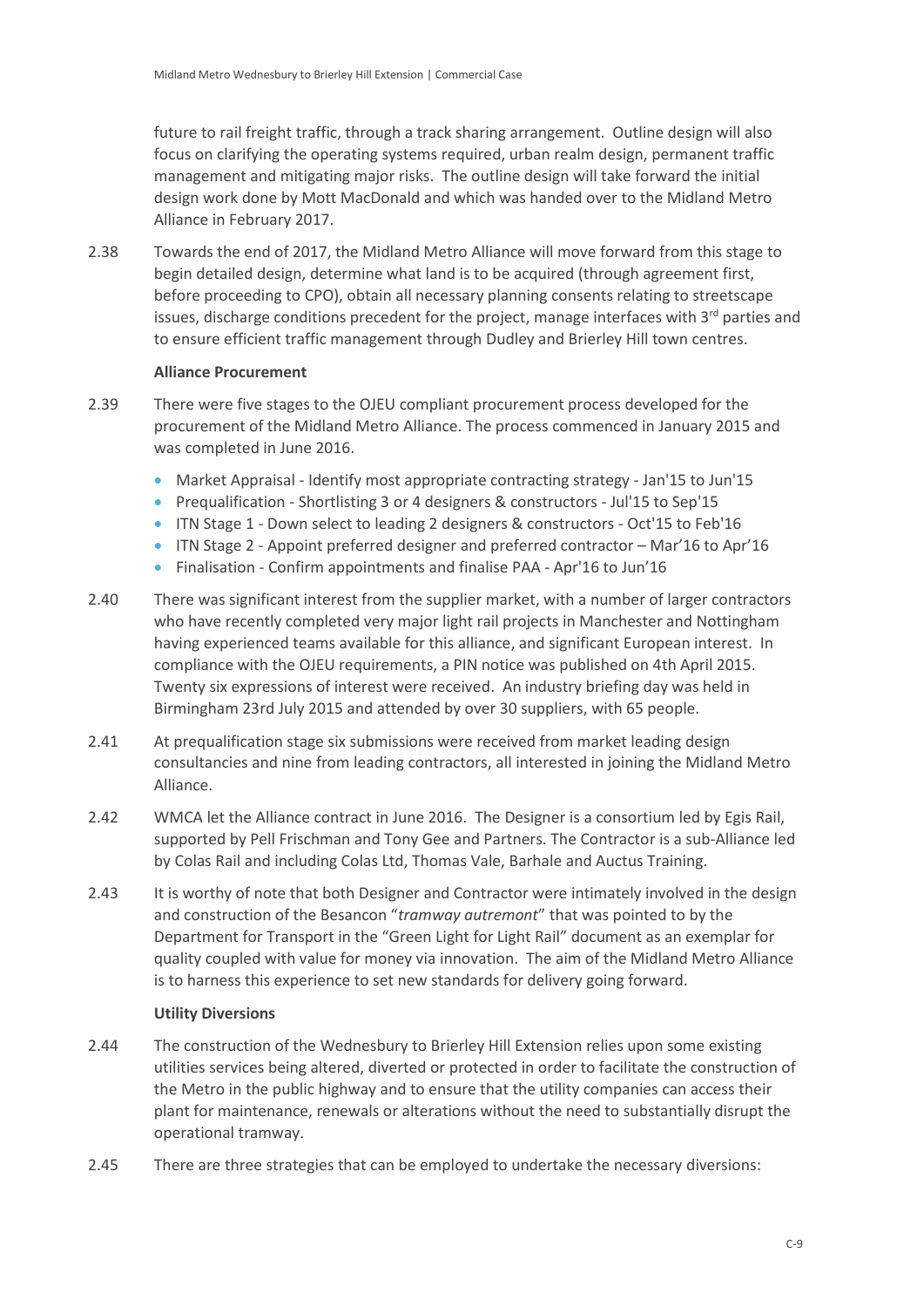- As part of the relevant construction package;
- By an 'Enabling Works' contractor; or
- By the utility companies' own contractors.
- 2.46 It is currently considered that best value will be obtained through the diversion of utilities by the utility companies' own contractors. This has proven very successful on the BCCE construction contract and very good relationships have been developed with local utility companies through this process. To ensure best value, optimum programme and appropriate stakeholder communications, the MMA will actively co-ordinate and manage the utility companies' programmes, in conjunction with Dudley and Sandwell Councils pursuant to their statutory role as Traffic Manager and NRSWA co-ordinator and has procured an overarching traffic management contract to support delivery in a co-ordinated manner, managed through the Midland Metro Alliance.
- 2.47 The strategy is to undertake the majority of the requisite diversion works before the commencement of the Metro infrastructure works. This has both a time and cost benefit to a project and significantly de-risks the scope since the act of undertaking the diversions gives greater certainty of ground conditions and provides the main works contractors with a 'clear site'. In order to bring forward delivery WMCA may consider commencing the utility diversions using local funding and the 2005 Order powers prior to any Final Approval by Government.

#### **Complementary Highway Works**

2.48 For the Complementary Highway Works, traffic modelling is being undertaken at Dudley and Brierley Hill town centres. A VISSIM micro simulation model for Dudley town centre has been commissioned by MMA, TfWM and Dudley MBC. It will cover key routes and junctions in Dudley town centre, including those impacted by the bus station and the metro alignment. At Brierley Hill, options for mitigating the impact of the metro at the Level Street / Embankment junction, near to the Intu Merry Hill shopping centre, are being assessed.

#### <span id="page-13-0"></span>**Competition Issues**

2.49 The procurement route for Midland Metro Alliance has clearly delivered an appropriate level of competition for the infrastructure procurements through the competitive tender processes. The "third-generation" tram procurement will also do so, via the appropriate legal procurement route.

#### <span id="page-13-1"></span>**Specification**

- 2.50 WMCA has a very experienced in-house team and has used and will use very experienced consultants, who have been involved in other recent tram projects world-wide, to develop the specifications for the extension project, which will be a development of that used for the current Birmingham city centre works. Liaison with the supplier market will inform this process and help to identify the best format and content which will facilitate the tendering process for sub-contract packages.
- 2.51 The approach to be taken with drafting the specification will be closely linked with the aspirations of the stakeholder local authorities. It has been particularly noteworthy, that the lack of definition on other projects has created a high risk premium tendering attitude by infrastructure companies, or they have declined to bid at all. They believe that they have been exposed to scope creep and qualitative enhancement, primarily through the detailed planning process where efficient design has been sacrificed to environmental betterment.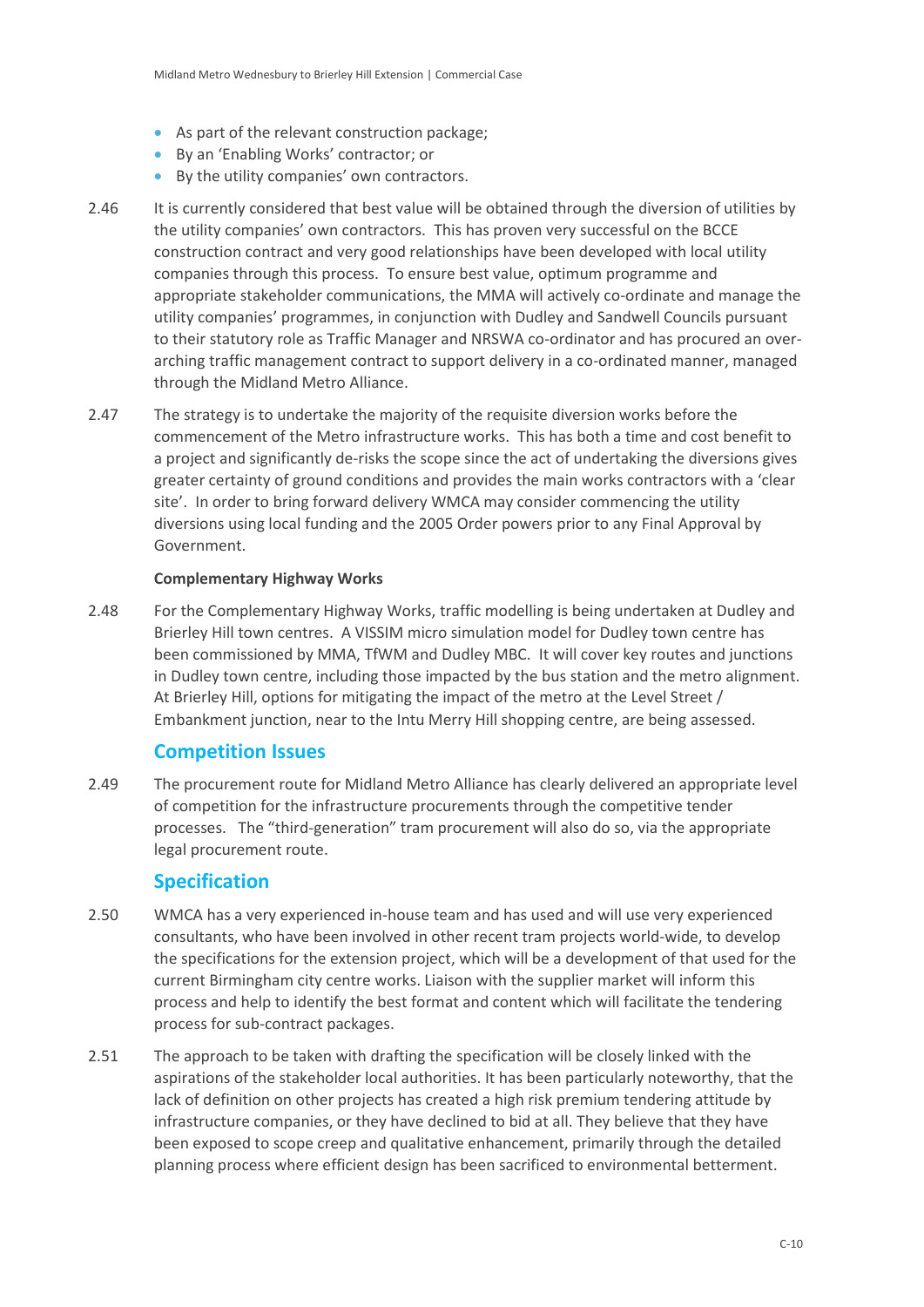- 2.52 As a result of the above, WMCA will prepare specifications for the Wednesbury to Brierley Hill Extension infrastructure works that clearly set out the desired outputs and enable engineering and architectural innovation within the confines of a clear 'Street Design Guide' agreed by the local authorities. This approach will also be strengthened through the adoption of lessons learned in the early construction phases of the Midland Metro Alliance, feeding through into the detailed specifications and method statements for faster construction.
- 2.53 WMCA will also feed in new processes, materials and technologies emerging from UKTram's Low Impact Light Rail project to drive down cost and enhance value for money.
- 2.54 All traffic signals will be constructed to link to the traffic control centres of Dudley and Sandwell Councils. They will be designed to current national signalling specifications.

#### <span id="page-14-0"></span>**Contract Management**

#### **General**

- 2.55 Arrangements for managing the infrastructure contracts will be developed and reflected in the contract documentation. The arrangements will:
	- Build on the experience gained during the management of the existing Line 1 contract and the Birmingham City Centre Extension and Fleet Replacement Programme contracts
	- Ensure continuity of resources with the experience gained during the current stage of design and contract development
	- Reflect the Alliance approach and ethos

# <span id="page-14-1"></span>**Risk Allocation and Transfer**

2.56 The Risk Management Strategy sets out the process for the detailed risk management processes that the Midland Metro Alliance and Dudley and Sandwell Councils have to generate and value the risks. The aim is that WMCA and Dudley and Sandwell Councils transfer the risks to the party best placed to manage that specific risk and in turn receive the best value for money in managing risk within the Alliance model for the Metro infrastructure works.

#### <span id="page-14-2"></span>**Implementation Timescales**

- 2.57 A detailed bottom up approach to programming has been adopted in order to avoid over optimistic programming.
- 2.58 Actual delivery durations for the several light rail projects that have been procured in the UK were reviewed to provide a benchmark for the programme. The high level milestones are detailed in Chapter 3 of the Management Case and these are consistent with the benchmarking exercise. Programme issues involving outside parties will be resolved by entering into contractual arrangements with these parties, for example, Dudley and Sandwell Councils, Network Rail, Canal and River Trusts, British Waterways Board, the Very Light Rail Innovation Centre, developers (e.g. Porters Field and Intu Merry Hill) and building owners.

## <span id="page-14-3"></span>**Project Programme**

2.59 This project extends the Metro through both urban and residential areas. It will cross roads at-grade (Dudley and Brierley Hill town centres) and grade separated (over and underbridges), canals (Tame Valley, Walsall, Birmingham and Dudley), Network Rail (West Coat Main Line at Dudley Port). It will also cross areas attracting commercial and social activities.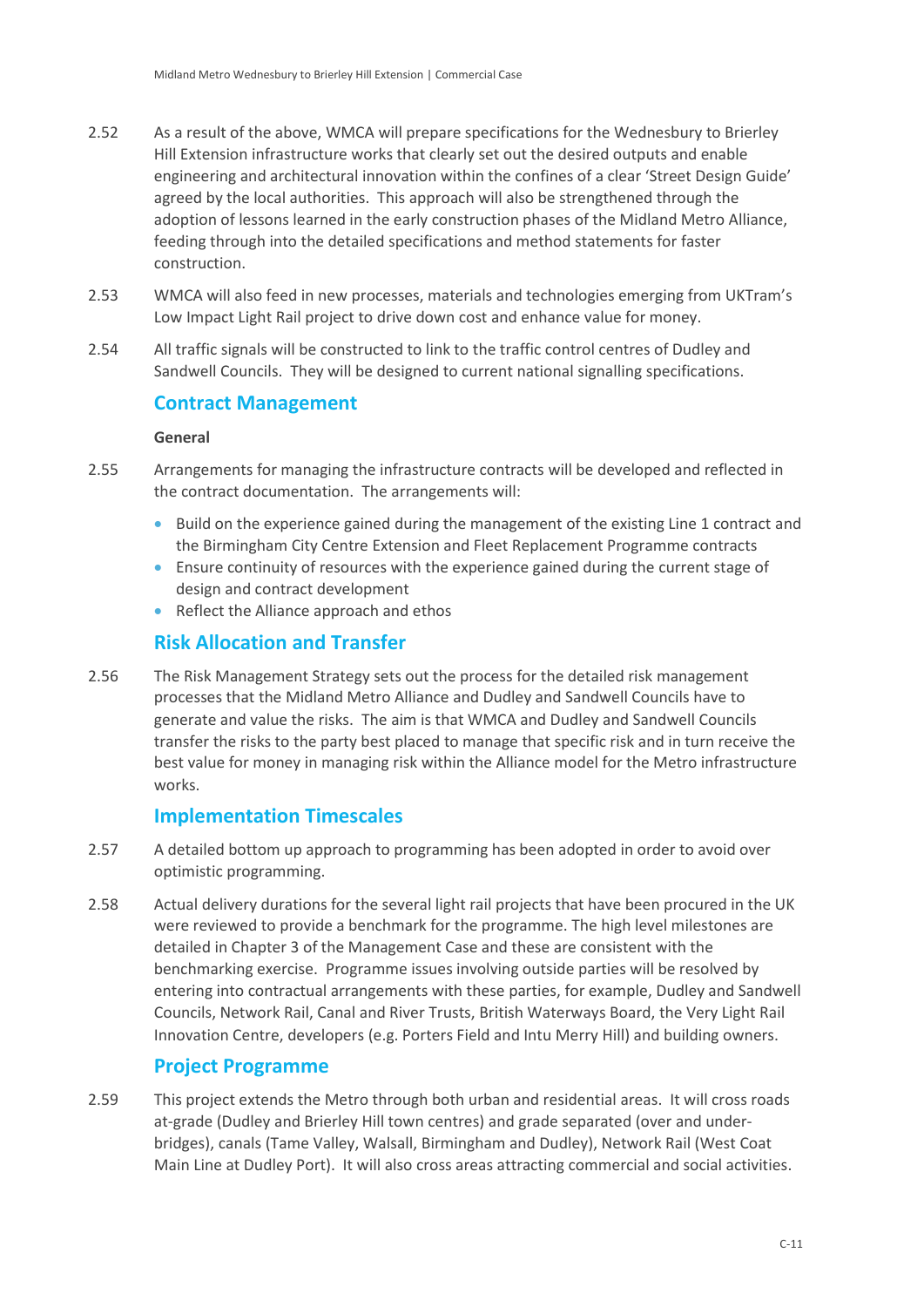In recognition of this, Midland Metro Alliance will work together with the local authorities to develop construction strategies that minimise the construction impact and facilitate an efficient workflow. In order for these strategies to be effective the Midland Metro Alliance will implement robust stakeholder consultation and liaison both during design development and throughout construction.

- 2.60 It is currently envisaged that construction of the Wednesbury to Brierley Hill extension will commence in May 2019 with utilities diversions. Main metro works will commence in January 2021. The extension will be operational in 2 phases :
	- Wednesbury to Dudley town centre : March 2023,
	- Dudley town centre to Brierley Hill : October 2023.
- 2.61 The works programme will be rigorously tested against the various work categories' output norms and aligned with the cost plan to ensure deliverability to time and budget.